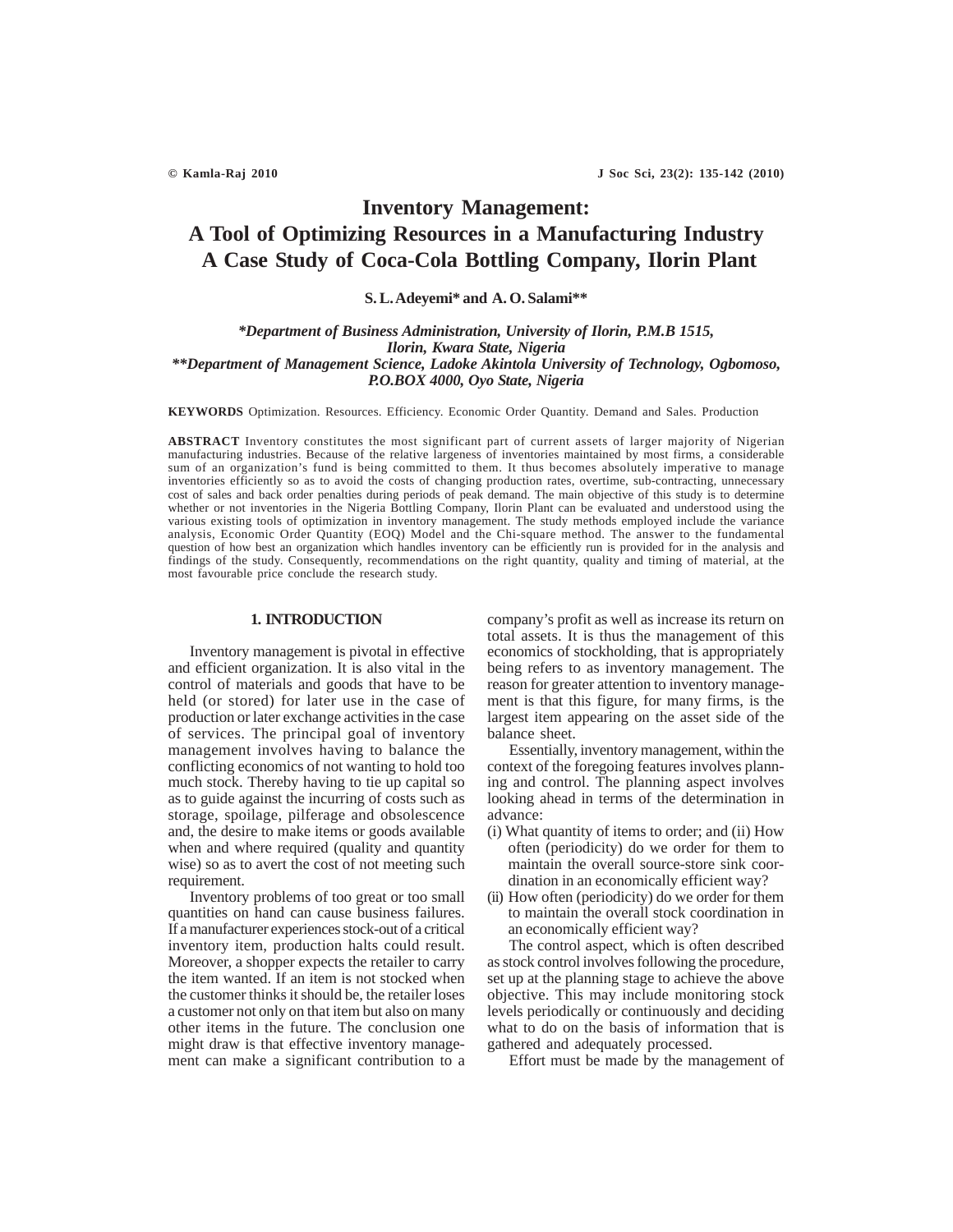any organization to strike an optimum investment in inventory since it costs much money to tie down capital in excess inventory. In recent time, attention was focused on the development of suitable mathematical tools and approaches designed to aid the decision-maker in setting optimum inventory levels. Economic order quantity model (EOQ) has thus been developed to take care of the weaknesses emanating from the traditional methods of inventory control and valuation, which to some extent has proved useful in optimizing resources and thus, minimizing associated cost.

Financial analysts have sounded enough warning on the danger expose to the long run profitability as well as continuity of business concern when its inventories are left unmanaged. First, a company, which neglects it management of inventory, runs the risk of production bottlenecks and subsequently unable to maintain the minimum investment it requires to maximized profit. Second, inventories that are inefficiently managed may apart from affecting sales create an irreparable loss in market for companies operating in highly competitive industry.

Invariably, a company must neither keep excess inventories to avoid an unnecessary tying down of funds as well as loss in fund due to pilferage, spoilage and obsolescence nor maintain too low inventories so as to meet production and sales demand as at when needed. Therefore, the mere fact that ineffective inventory management affects virtually the organizational objectives necessitates this type of research work.

The researcher has taken Nigeria Bottling Company as a case study so as to clearly see if their resounding success can be attributed to the kind of inventory system the company embarks on. Since their production process requires a lot of raw materials and despite the economic condition of the country at any given time, production has never ceased and their products have never been scarce.

The objectives of this study are as follows:

- (i) To describe the inventory management procedures currently in use in Nigeria Bottling Company, llorin Plant
- (ii) To determine whether or not inventory management in the Nigeria Bottling Company can be evaluated and understood using the various existing tools of optimization in inventory management and,
- (iii) To determine the optimality in the company inventory policies.

### **2. INVENTORY MANAGEMENT: DEFINITIONS AND CONCEPTS**

There is need for installation of a proper inventory control technique in any business organization in developing country like Nigeria. According to Kotler (2000), inventory management refers to all the activities involved in developing and managing the inventory levels of raw materials, semi-finished materials (workin-progress) and finished good so that adequate supplies are available and the costs of over or under stocks are low. Rosenblatt (1977) says: "The cost of maintaining inventory is included in the final price paid by the consumer. Good in inventory represents a cost to their owner. The manufacturer has the expense of materials and labour. The wholesaler also has funds tied up". Therefore, the basic goal of the researchers is to maintain a level of inventory that will provide optimum stock at lowest cost.

Morris (1995) stressed that inventory management in its broadest perspective is to keep the most economical amount of one kind of asset in order to facilitate an increase in the total value of all assets of the organization – human and material resources.

Keth et al. (1994) in their text also stated that the major objective of inventory management and control is to inform managers how much of a good to re-order, when to re-order the good, how frequently orders should be placed and what the appropriate safety stock is, for minimizing stockouts. Thus, the overall goal of inventory is to have what is needed, and to minimize the number of times one is out of stock.

Drury (1996) defined inventory as a stock of goods that is maintained by a business in anticipation of some future demand. This definition was also supported by Schroeder (2000) who stressed that inventory management has an impact on all business functions, particularly operations, marketing, accounting, and finance. He established that there are three motives for holding inventories, which are transaction, precautionary and speculative motives. The transaction motive occurs when there is a need to hold stock to meet production and sales requirements. A firm might also decide to hold additional amounts of stock to cover the possibility that it may have under estimated its future production and sales requirements. This represents a precautionary motive, which applies only when future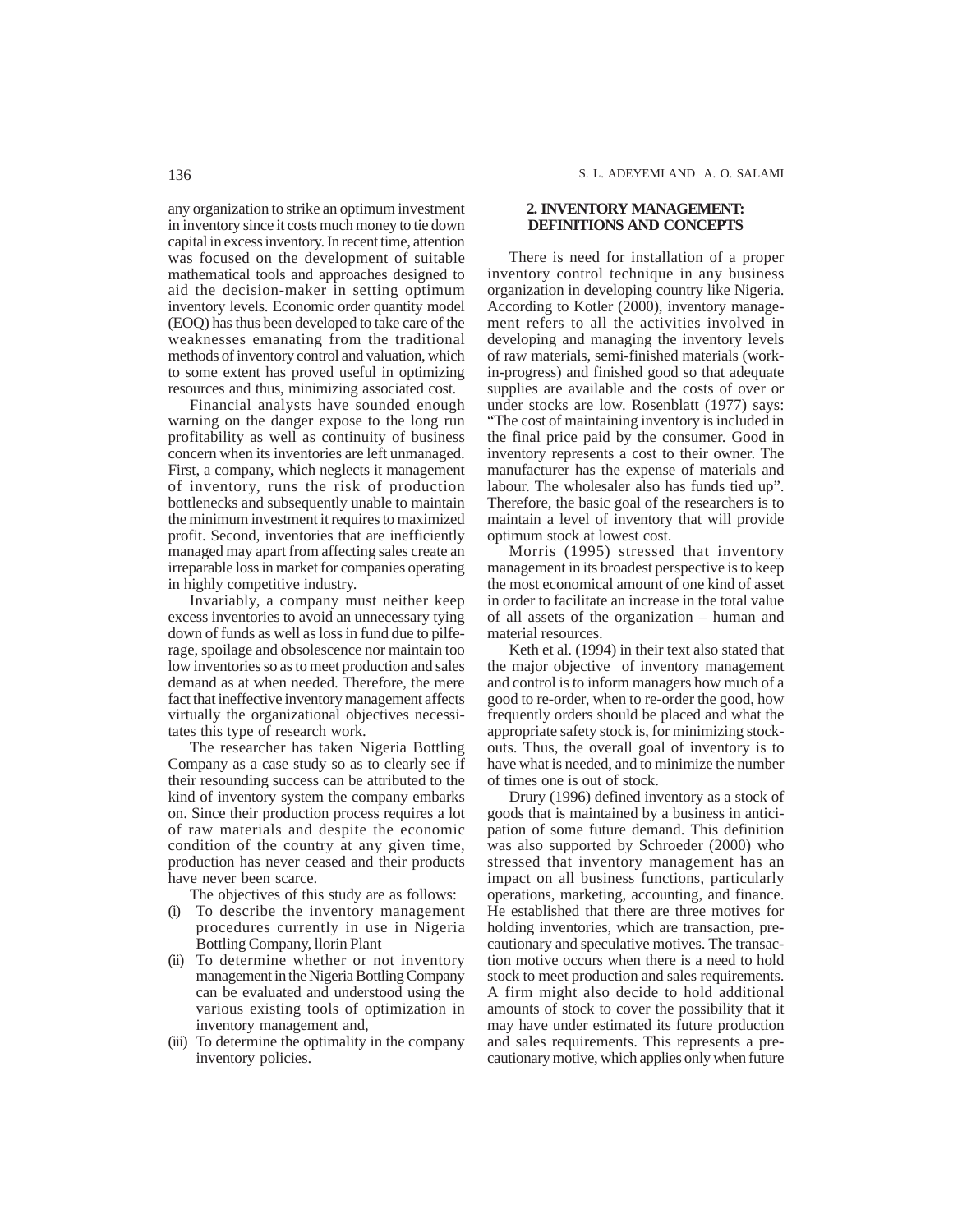#### INVENTORY MANAGEMENT 137

demand is uncertain. The speculative motive for holding inventory might entice a firm to purchase a larger quantity of materials than normal in anticipation of making abnormal profits. Advance purchase of raw materials in inflationary times is one form of speculative behaviour.

## **2.1 Inventory Model: The Economic Order Quantity (EOQ) Model**

Undoubtedly, the best-known and most fundamental inventory decision model is the Economic Order Quantity Model. Its origin dated back to the early 1900s. The purpose of using the EOQ model in this research is to find out the particular quantity, which minimize total inventory costs that is the total ordering and carrying costs.

## *2.1.1 EOQ Assumptions*

The EOQ has been previously defined by Dervitsiotis (1981), Monks (1996), Lucey (1992), and Schroeder (2000) as the ordering quantity which minimizes the balance of cost between inventory holding cost and re-order costs. Lucey (1992) stressed further that to be able to calculate a basic EOQ, certain assumptions are necessary:

- (i) That there is a known, constant, stock holding costs;
- (ii) That there is a known, constant ordering costs;
- (iii) That the rates of demand are known
- (iv) That there is a known constant price per unit
- (v) That replenishment is made instantaneously, that is the whole batch is delivered at once.
- (vi) No stock-outs are allowed.

It would be apparent that the above assumptions are somewhat sweeping and that they are a good reason for treating an EOQ calculation with caution. Also, the rationale of EOQ ignores buffer stocks, which are maintained to cater for variations in lead-time and demand. The above assumptions are wide ranging and it is unlikely that all could be observed in practice. Nevertheless, the EOQ calculation is a useful starting point in establishing an appropriate reorder quantity.

The EOQ formula is given below; it's derivation and graphical presentation.

$$
EOQ = \underline{2CoD} \quad ....... (1)
$$

Where Co, Cc and D denote the ordering costs, carrying cost and annual demand respectively.

Note also that Annual stock  $= Q/2$ , Total annual carrying  $cost = \frac{C_0}{2}$ , Number of orders per annum  $= D/O$ , Annual ordering costs  $= CoD/$ Q and Total cost =  $CcQ/2$  +  $CoD/Q.(2)$ 

In the above formula, Q is defined as the result of the calculated EOQ.

The order quantity, which makes the total cost (TC) at a minimum, is obtained by differentiating with respect to Q and equating the derivative to zero the above total cost equation 2. Thus, dTc/  $dQ = Cc/2 - CoD/Q^2$  and when  $dTc/dQ = 0$  cost is at minimum.

 $DCo/Q^2 = Cc/2$ 

 $Q^2 = 2DCo / Cc$  and Q which represent the EOQ formula would now be

The EOQ formula is given below; it's derivation and graphical presentation.

$$
EOQ = \frac{2Co\overline{D}}{Cc}
$$

 Graphically, the EOQ can be represent in the Figure 1.



**Fig. 1. Presentation of EOQ graphically** Source: Lucey T 1992. Quantitative Techniques. 4<sup>th</sup> Edition

#### **3. METHODOLOGY**

Research methodology represents the strategies involves in collecting and analyzing data collected, in order to have meaningful interpretations of the research findings. This section attempts to give an insight into the way and manner in which this research was carried out. This includes the mode of data collection, how these data were analyzed and the research design.

## **3.1 Brief History of the Nigeria Bottling Company, Ilorin Plant – The Case Study**

Nigeria Bottling Company came into existence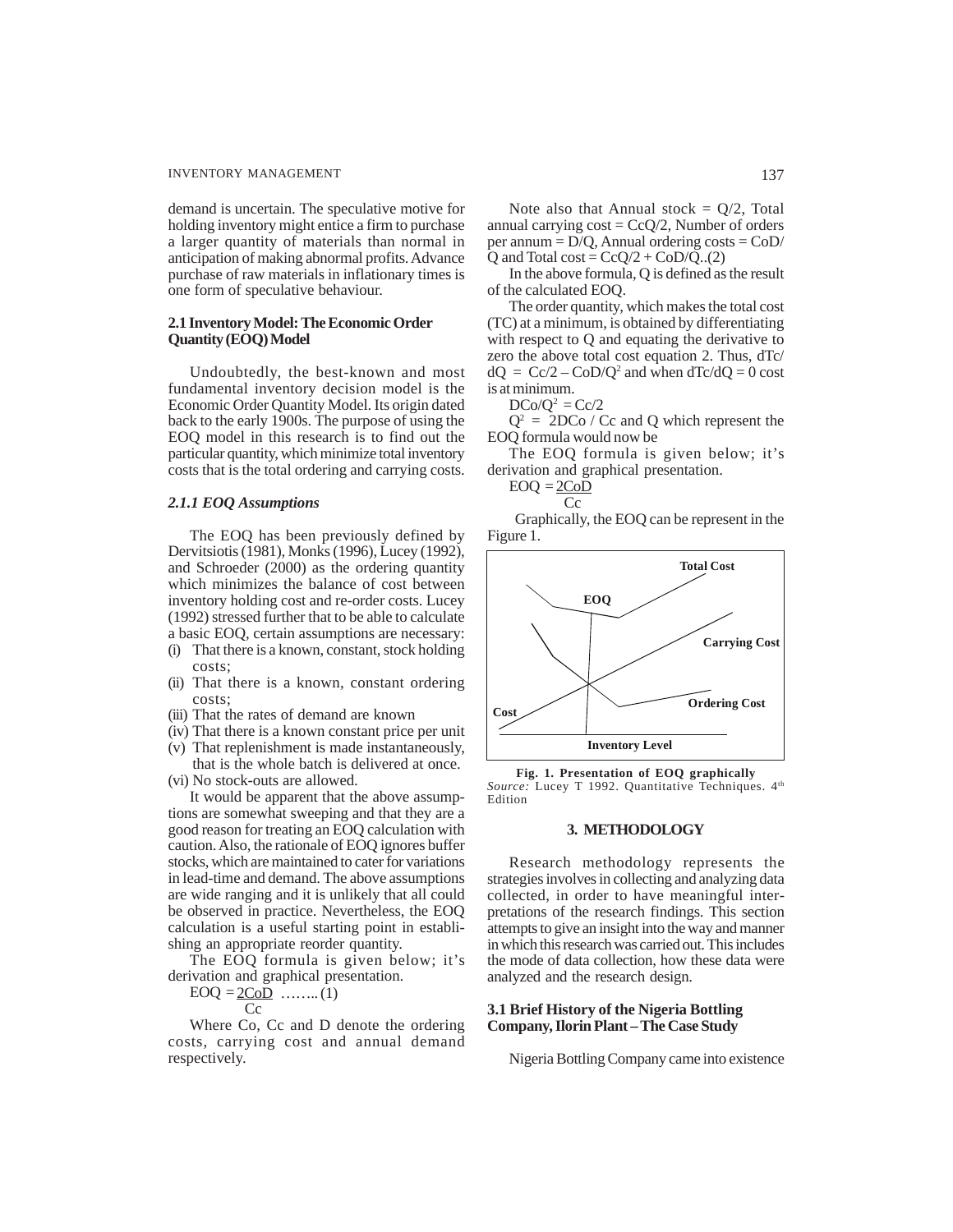company and was the first in this country to be offered franchise by an international "soft drink firm". The first plant, which was sited in Lagos, went into operation in March 1953. Coke was the first soft drink to have its own designed shaped bottles, which was different from the common trade bottles. In 1972, the company went public by the issue of 372,580 ordinary shares of 50 kobo each. This was in compliance with the Nigerian Enterprise Promotion Decree of 1972.

Some years after the Ibadan Plant was opened (though later shut down due to non-availability of good water in Ibadan metropolis) that of Port-Harcourt was established and many others followed of which Ilorin Plant came into existence in April 1979 so as to be able to meet the demands of the consumers in the region. Ilorin Plant was mainly established to meet the needs of the people in Bida, Jebba, Ogbomosho, Okene, Oshogbo, Kontagora, Ijagbo, Offa, Lokoja and Ilorin metropolis. The plant has 8 managers.

The range of soft drinks bottled by Nigeria Bottling Company, Ilorin Plant includes Fanta orange, Coke, Sprite, Krest, Bitter Lemon, Ginger Ale and Eva water. In terms of sales, the company enjoys a wide acceptance of its products. Ranging NBC Plc as a whole, its performance is highly appreciated.

## **3.2 Methods of Data Collection**

Essential information for this research work were collected through primary and secondary sources the combinations include:

- (i) Interview with some key personnel in the stores, purchasing, production and inventory departments of the company.
- (ii) Observation of the production process was done to see the flow of goods in the conversion process. Materials handling and storage were also observed and so was the patrol / inspection procedures.
- (iii) Record analysis of relevant data was obtained from the company's annual report and journals.
- (iv) Theoretical background information was gathered through review of related literature on inventory management.

## **3.3 Research Hypothesis**

The following hypothesis was tested in this research work:

H0: Coca-Cola Bottling Company does not make use of Economic order quantity [EOQ] optimization model to evaluate their inventory

H1: Coca-Cola Bottling Company makes use of Economic order quantity [EOQ] optimization model to evaluate their inventory

#### **3.4 Method of Data Analysis**

The data collected were analyzed using three major quantitative instruments. The simple variance method, the EOQ model and the chisquare distribution method.

The simple variance analysis was used to describe the data presented. The EOQ model was used to determine the optimum inventory level per year, which were considered as the expected value of inventory in the chi-square calculation. The chi-square technique was used to draw inference about the variance of distribution with each distribution determined by the degree of freedom.

## **4. DATA PRESENTATION, ANALYSIS AND FINDINGS**

## **4.1 Inventory Policy and Stores Function of the Nigeria Bottling PLC, Ilorin Plant**

The inventory policy of Nigeria Bottling Company PLC, Ilorin can only be appreciated in the context of its peculiar circumstances as the leading soft drink bottling company and one of the seventeen functional plants of the company within the country. It then implies that whatever policy is adopted at the plant level must take into consideration the overall company's objectives. The main determinant of the company's inventory policy is the national economy itself in which the demand of their product stands as another factor. According to Ilorin Plant managers, the company is constantly reviewing performance as a unit of the economy; thus what happens in the economic environment affects the policies and strategies of the company as a whole and the llorin plants as subsets.

The company's objective is to maintain quality, increase market shares and profitability. This implies that enough inventories should be available to enhance continuos production. This fact also determines the levels of inventory, which the company keeps. Storage space is no barrier to operational activities of the industry as it has a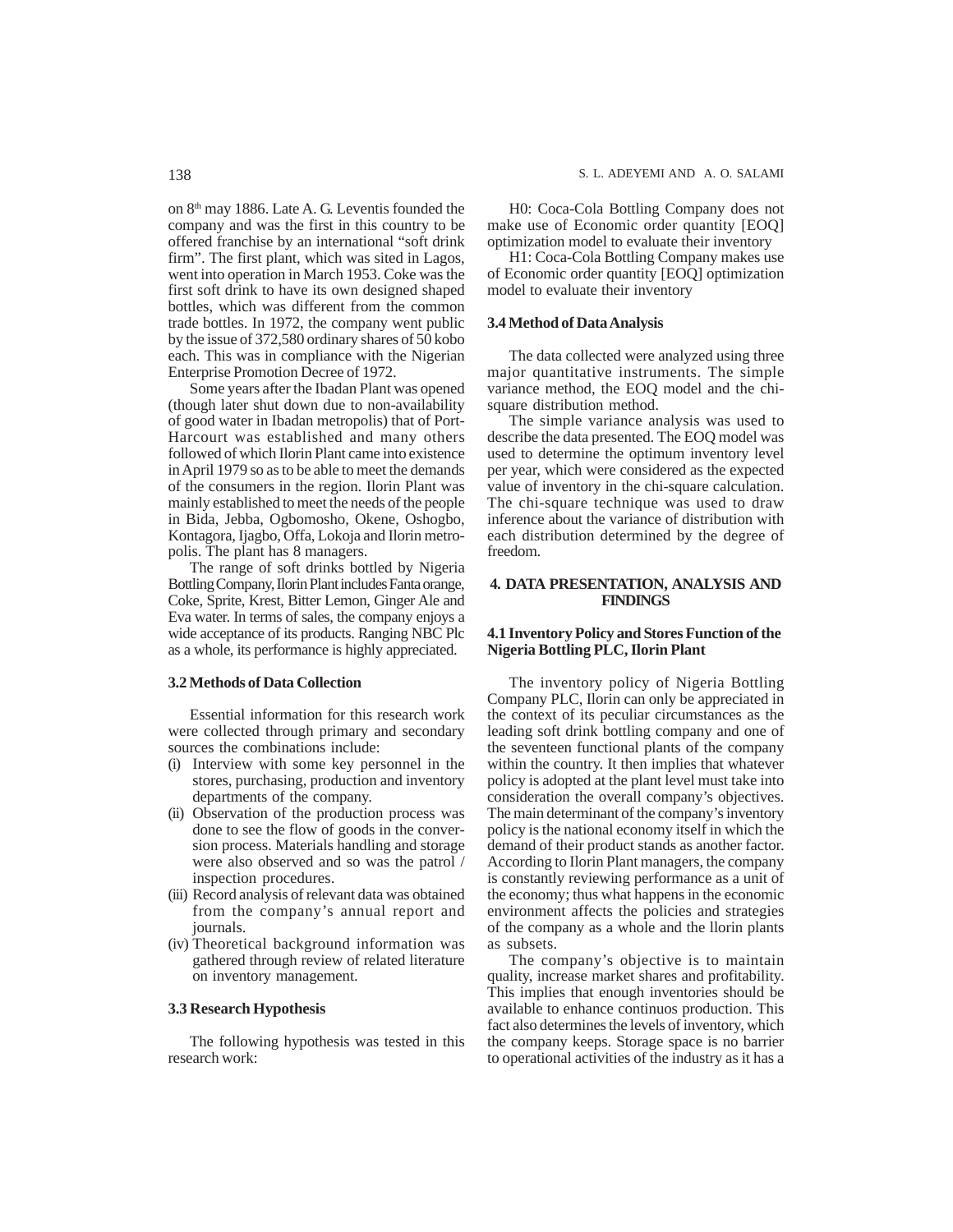very large storage space located within the plant premises. Orders for materials are obtained by request or by direct allocation from the headquarters office in Lagos.

The company operations three sets of stores, the raw material stores the finished goods stores and the spare parts machinery stores. A store manager who operationally works in conjunction with production manager, since most of the products are used by his department alongside with bottling department heads the raw material store. However, the store manager is responsible directly to the plant manager and the bottling manager.

The finished goods store is headed by the sales manager assisted by the bottling manager. The bottling manager helps to confirm the total of bottles produced on regular basis. The sales manager takes responsibility as soon as production is completed.

The spare parts store is headed by the Plant engineer, the raw materials that are stored include the following: -

- *(a) Sugar:* This is obtained locally from Dangote Nigeria Ltd. And sometimes imported from oversea if need be. They are stored in bags, which are stacked in pollets arranged in such a way as to facilitate easy stock taking. A maximum of 10,000 bags of sugar can be stored. Insectucotors are installed in the store keep off bees and other insects.
- *(b) Concentrates:* The concentrates are got from Coca-Cola international while their chemicals are imported from Leventis London. They come in syrup forms stored in bottles and put in worms, which are built within the materials store at temperature of between  $40^{\circ}$ and  $100^\circ$ .
- *(c) Crown Corks:* They are supplied locally by Crown Product Limited, Ijebu-Ode. The Crown Corks are kept in polythene bags and tore in cases, safe from dust and moisture, which bring about rusting.

#### **4.2 Data Presentation and Interpretation**

The preceding section dwells on quantitative information of the plant. Here the data are entirely quantitative as collected from the accounts department, bottling department and the store.

Table 1 show the total sales of the company in Naira value for five years (2000-2004). The company witnessed a surplus for the five years

|  | Table 1: Sales (in Millions of Naira) |  |  |
|--|---------------------------------------|--|--|
|--|---------------------------------------|--|--|

|      | Years Budgeted Sales Actual Sales<br>in millions $(N)$ in millions $(N)$ |        | Variance (N) |
|------|--------------------------------------------------------------------------|--------|--------------|
| 2000 | 85.00                                                                    | 86.45  | 1.45         |
| 2001 | 94                                                                       | 95     |              |
| 2002 | 100                                                                      | 101.25 | 1.25         |
| 2003 | 110                                                                      | 113.14 | 3.14         |

*Source:* Production Department, NBC Ilorin Plant 2005

understudy, because there was a positive variation in each of the years. Positive variation indicates good performance on the part of the company while negative variation indicates poor performance, since the basic objective of any profit-making company is to maximize sales.

Table 2 show the volume of production of the brands of the company's products that is coke, fanta, and sprite. The variance reflects the inability of the company to meet its target for a period of four years (2001-2004) out of the five years understudy. Upon interview, the operations manager explained that this had no negative impact on the overall profit, as it is part of the company's policy to plan in excess of forecast so that even when actual production does not equal budget, it is of no negative consequence.

|  | Table 2: Sales in creates (Volume of Production) |  |
|--|--------------------------------------------------|--|
|--|--------------------------------------------------|--|

|      | Years Budgeted Sales<br>in millions $(N)$ | <b>Actual Sales</b><br>in millions $(N)$ | Variance (N) |
|------|-------------------------------------------|------------------------------------------|--------------|
| 2000 | 4,500,000                                 | 4,500,000                                | $\Omega$     |
| 2001 | 4.750.000                                 | 3.950.000                                | $-800,000$   |
| 2002 | 4.900.000                                 | 4,700,000                                | $-200,000$   |
| 2003 | 4.950.000                                 | 3,756,621                                | $-1.193.397$ |
| 2004 | 5.150.000                                 | 5,100,000                                | $-50,000$    |
| --   |                                           |                                          |              |

*Source:* Production Department, NBC Ilorin Plant 2005

Table 3 show the overall production cost in naria value. It reveals that the actual cost of production for the five years under study were above the budgeted cost. This was due to increase in the prices of raw materials, incessant increase in fuel price, technology and labour and the resulting effect of inflation in the Nigeria Economy. This has gone a long way to affect

| Table 3: Production cost (in Millions of Naira) |  |  |  |  |  |
|-------------------------------------------------|--|--|--|--|--|
|-------------------------------------------------|--|--|--|--|--|

|      | Years Budgeted Sales Actual Sales<br>in millions $(N)$ in millions $(N)$ |       | Variance (N) |  |  |
|------|--------------------------------------------------------------------------|-------|--------------|--|--|
| 2000 | 12                                                                       | 12.50 | 0.5          |  |  |
| 2001 | 20                                                                       | 21.76 | 1.76         |  |  |
| 2002 | 27                                                                       | 28.50 | 1.50         |  |  |
| 2003 | 35                                                                       | 36.14 | 1.14         |  |  |
| 2004 | 41                                                                       | 41.50 | 0.5          |  |  |

*Source:* Production Department, NBC Ilorin Plant 2005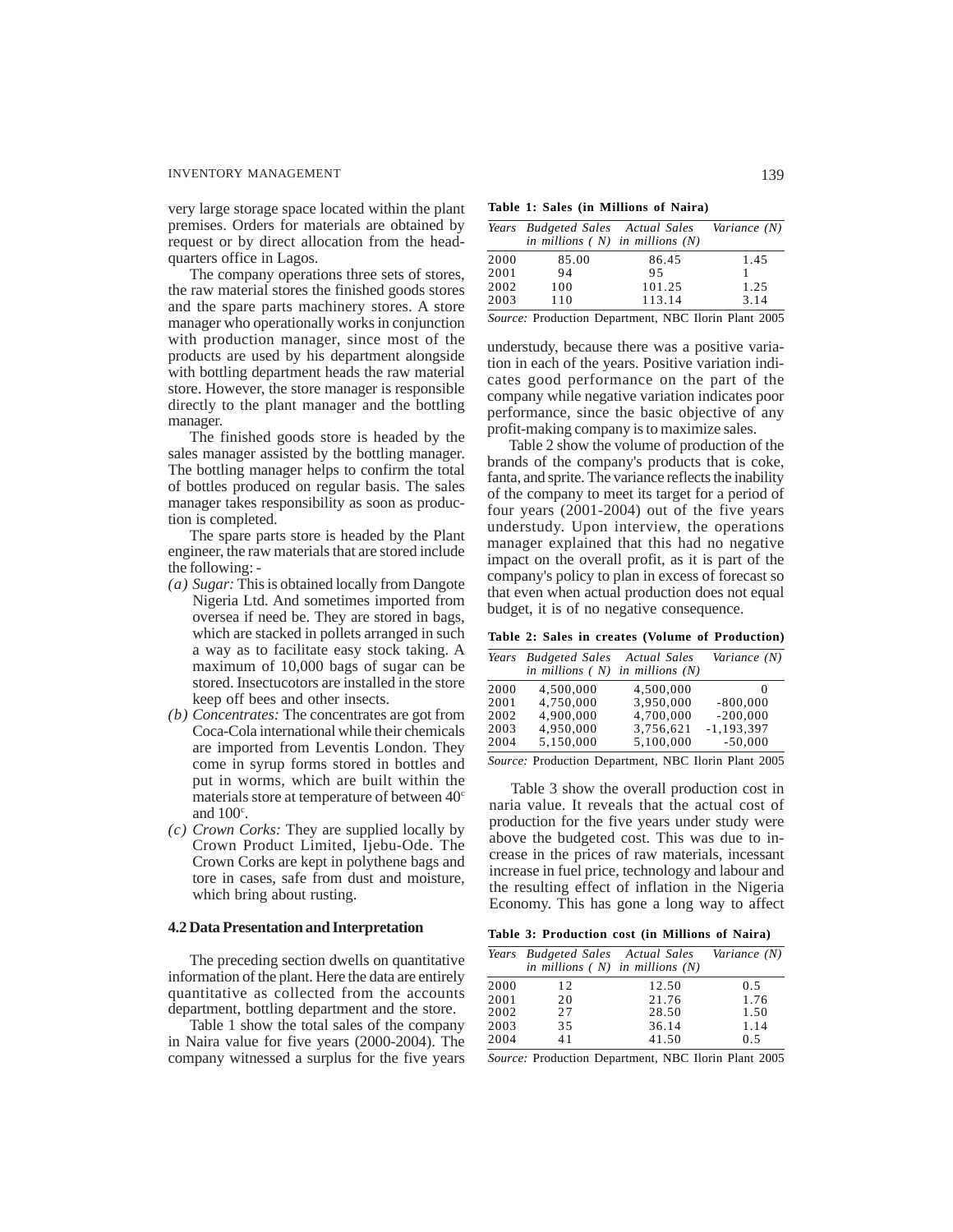company's profit negatively during those periods of sky-rocketing inflation level.

## **4.3 Data Analysis and Hypothesis Testing**

The data in tables 4, 5, 6 show the usage rate of Nigeria Bottling Company's raw materials (that is sugar, concentrates and crown cork / bottles). The data were used to determine the observed frequency value using the economic order quantity (EOQ) formula. The expected frequency was determined by finding the average of all the observed frequency. The chi-square value was then determined at 5% confidence level and 4 degree of freedom, see tables 4, 5 and 6.

*Raw Materials Requirements***:** Using sugar as parameter, table 4 depicts the  $\chi^2$  calculated value of 0.3095, which of course is lower when compared with table value of chi-square  $(\chi^2)$  of 9.488. The null hypothesis was thus accepted this Coca-Cola Bottling Company does not make use of Economic order quantity (EOQ) optimization model to evaluate their inventory specifically using sugar components as a parameter for measurement.

Using concentrates as parameter, table 5 depicts the  $\chi^2$  calculated value of 2.5646, which of course is lower when compared with table value of chi-square  $(\chi^2)$  of 9.488. The null hypothesis was thus accepted Coca-Cola Bottling

**Table 4: Sugar**

| Years                  | Annual<br>demand in<br>(000) | No. of<br>orders | Materials Ordering<br>unit<br>cost | cost per<br>order<br>(000) | Carrying<br>cost as a<br>% of unit | $\{N\}$<br>value | EOQ<br>(000)<br>0 | (000)<br>Е | (000)<br>$(O - E)2$ | (000)<br>$(O - E)2$<br>E |
|------------------------|------------------------------|------------------|------------------------------------|----------------------------|------------------------------------|------------------|-------------------|------------|---------------------|--------------------------|
| 2000                   | 840                          | 3                | 320                                |                            | 4%                                 | 12.8             | 30.31             | 29.46      | 0.72                | 0.0244                   |
| 2001                   | 900                          | 3                | 360                                | 8                          | 4%                                 | 14.4             | 31.62             | 29.46      | 4.67                | 0.1585                   |
| 2002                   | 950                          | 3                | 410                                | 9                          | 5%                                 | 20.5             | 28.89             | 29.46      | 0.32                | 0.0109                   |
| 2003                   | 1010                         | 3                | 480                                | 11                         | 6%                                 | 28.8             | 27.78             | 29.46      | 2.82                | 0.0957                   |
| 2004                   | 1070                         | 3                | 520                                | 12                         | 6%                                 | 31.2             | 28.69             | 29.46      | 0.59                | 0.0200                   |
| $\sim$ 0.000 $\approx$ |                              |                  |                                    |                            |                                    |                  |                   |            |                     |                          |

 $\chi^2 = 0.3095$ 

*Source:* Raw materials stores unit NBC 2005.

#### **Table 5: Concentrates**

| Years | Annual<br>demand in<br>(000) | orders | No. of Materials Ordering<br>unit<br>cost | cost per<br>order<br>(000) | Carrying<br>cost as a<br>% of unit | {N}<br>value | EOO<br>(000)<br>0 | (000)<br>E | (000)<br>$(O - E)2$ | (000)<br>$(O - E)2$<br>E |
|-------|------------------------------|--------|-------------------------------------------|----------------------------|------------------------------------|--------------|-------------------|------------|---------------------|--------------------------|
| 2000  | 450                          | 3      | 210                                       | 8                          | 3%                                 | 6.3          | 35.80             | 43.19      | 54.61               | 1.26                     |
| 2001  | 600                          | 3      | 220                                       | 10                         | 3%                                 | 6.6          | 42.64             | 43.19      | 0.30                | 0.0069                   |
| 2002  | 700                          | 3      | 230                                       | 12                         | 4%                                 | 9.2          | 42.73             | 43.19      | 0.21                | 0.0049                   |
| 2003  | 720                          | 3      | 240                                       | 13                         | 4%                                 | 9.6          | 44.16             | 43.19      | 0.94                | 0.0218                   |
| 2004  | 800                          | 3      | 250                                       | 20                         | 5%                                 | 12.5         | 50.60             | 43.19      | 54.91               | 1.271                    |

 $\chi^2 = 2.5646$ 

*Source:* Raw materials stores unit NBC 2005.

| <b>Table 6: Crown Cork/Bottles</b> |  |  |
|------------------------------------|--|--|
|------------------------------------|--|--|

| Years | Annual<br>demand in<br>(000) | orders        | No. of Materials Ordering<br>unit<br>cost | cost per<br>order<br>(000) | Carrying<br>cost as a<br>$%$ of unit | {N}<br>value | EOQ<br>(000)<br>$\overline{O}$ | (000)<br>E | (000)<br>$(O - E)2$ | (000)<br>$(O - E)2$<br>E |
|-------|------------------------------|---------------|-------------------------------------------|----------------------------|--------------------------------------|--------------|--------------------------------|------------|---------------------|--------------------------|
| 2000  | 650                          |               | 240                                       | 9                          | 3%                                   | 7.2          | 40.31                          | 45         | 21.996              | 0.4888                   |
| 2001  | 840                          | 3             | 300                                       | 10                         | 3%                                   | 9            | 43.20                          | 45         | 3.24                | 0.072                    |
| 2002  | 900                          | 3             | 330                                       | 11                         | 3%                                   | 9.9          | 44.72                          | 45         | 0.0784              | 0.0017                   |
| 2003  | 950                          | 3             | 350                                       | 13                         | 3%                                   | 10.5         | 48.50                          | 45         | 12.25               | 0.272                    |
| 2004  | 1000                         | $\mathcal{L}$ | 400                                       | 14                         | 3%                                   | 12           | 48.30                          | 45         | 10.89               | 0.242                    |

 $\chi^2 = 1.0765$ 

*Source:* Raw materials stores unit NBC 2005.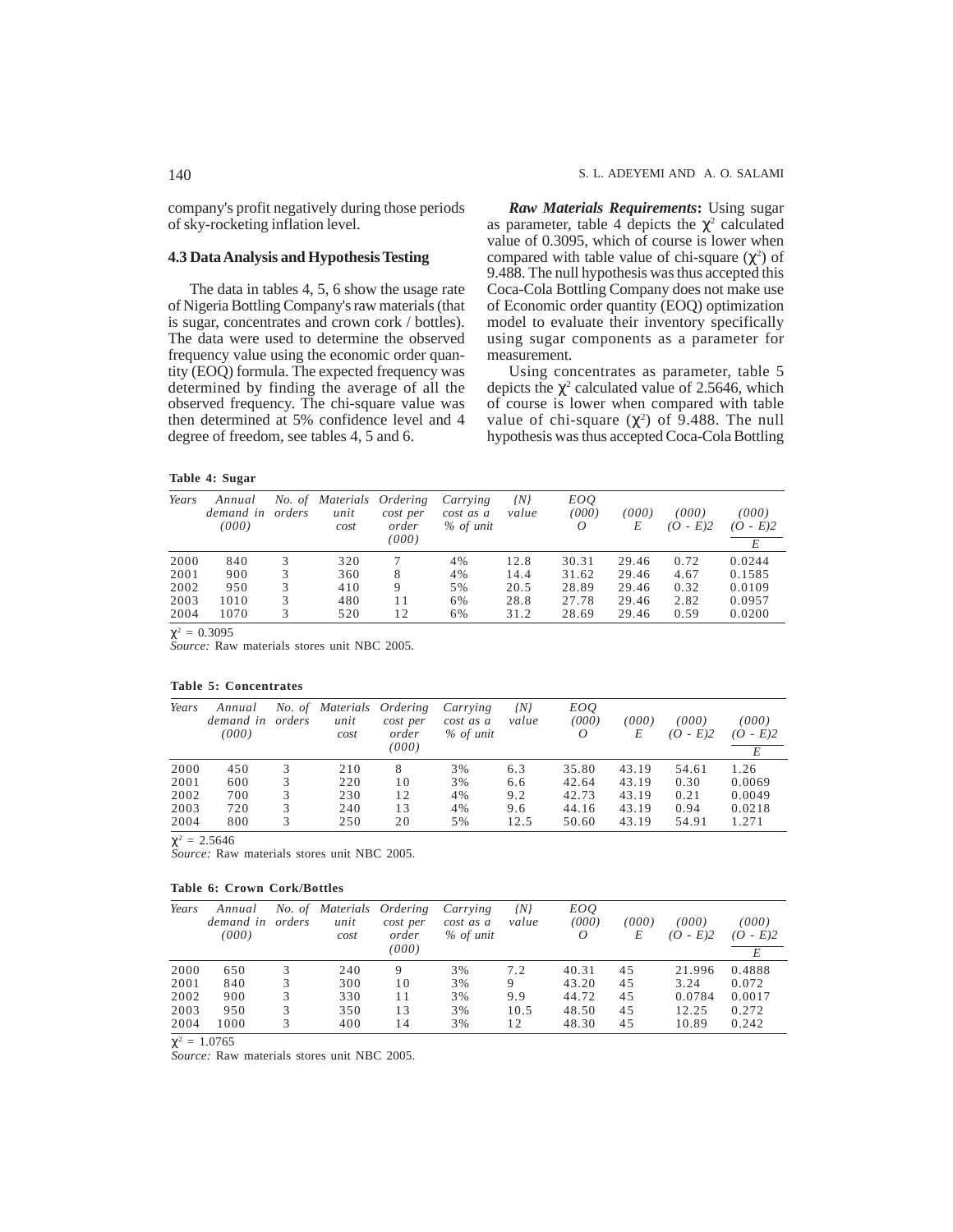#### INVENTORY MANAGEMENT 141

Company does not make use of Economic order quantity [EOQ] optimization model to evaluate their inventory using concentrates as parameter for measurement.

Using crown cork /bottles as parameter, table 6 depicts the  $\chi^2$  calculated value of 1.0765, which of course is lower when compared with table value of chi-square  $(\chi^2)$  of 9.488. The null hypothesis was thus accepted Coca-Cola Bottling Company does not make use of Economic order quantity [EOQ] optimization model to evaluate their inventory using crown cork / bottles as parameter for measurement.

#### **4.4 Findings**

The findings as presented above in all the three cases show that we should reject the alternative hypotheses and accept the null hypotheses. Our analysis also shows that the company operates a policy of making orders on a quarterly basis within a period of one year. Also it can be as well observed that the company does not always adopt the EOQ model in placing orders for its raw materials and this account for the variations between the calculated EOQ and the expected order sizes of the company. For at least three years out of the five years under study, the expected value was greater than the observed value for each product. This implies that the Nigeria Bottling Company, Ilorin Plant has excess investment in inventory. We also observe that there is a positive correlation between sales and inventory usages. We, thus, concluded that inventory usage depends on sales that means as sales increases, inventory usages should also be on the increase.

 Therefore, inventory management is a must for the continuity and survival of any goal focused manufacturing organization.

## **5. CONCLUSION AND RECOMMENDATIONS**

Inventory management has become highly developed to meet the rising challenges in most corporate entities and this is in response to the fact that inventory is an asset of distinct feature.

The inventory management situation of the Nigeria Bottling Company, Ilorin Plant has been revealed using the EOQ model. It was also seen that the company through a well-built policy is able to handle its idle stock without incurring

unnecessary costs. A basis for inventory planning and control was also provided in this study. Though looking through the inventory policy of the company, it can be said to be dynamic to some extent but the analysis and findings have revealed the need to remedy some situations in the company's management of inventory.

The study thus suggests some recommendations to remedy certain defects in the company inventory policy and if these recommendations are implemented, the company's inventory management situation will attain a greater height.

First, emphasis should be normally placed on the economic order quantity model because it was seen to be in the best interest of manufacturing companies to maintain an optimal level of materials in store, the level that minimizes total cost of investment in inventory. To achieve this successfully, different costs, which are associated with inventory, should be segregated and accumulated in such a way that EOQ can be easily determined.

Secondly, in the analysis we also mentioned that there was a positive relationship between inventory and sales and between inventory and production cost. This does not imply that inventory automatically determines production costs or sales and vice-versa. However, it does show that inventory levels can be a useful indication of what level of sales to expect. It is thus recommended that the sales and marketing department of the company should pay closer attention to the growth pattern of inventory usage and incorporate it in sales forecasting technique.

Lastly, materials management unit should also pay attention to sales growth over the years and thus take into consideration, the apparent relevance of sales and production cost in making decision with regards to inventory.

#### **REFERENCES**

- Dervitsiotis KN 1981. *Operations Management.* USA: McGraw-Hill series in Industrial Engineering and Management Science.
- Drury C 1996. *Management and Cost Accounting.* London: International Housan Business Press
- Keth L, A Muhlemen, J Oakland 1994. *Production and Operations Management.* London: Pitman Publisher.
- Kotler P 2002. *Marketing Management*. 2nd Edition. The Millennium Edition. New Delhi: Prentice Hill of India
- Lucey T 1992. *Quantitative Techniques*. 4<sup>th</sup> Edition. London: Ashford Colour Press.
- Lucey T 1996. *Costing*. 5<sup>th</sup> Edition. London: Ashfrod Colour Press.